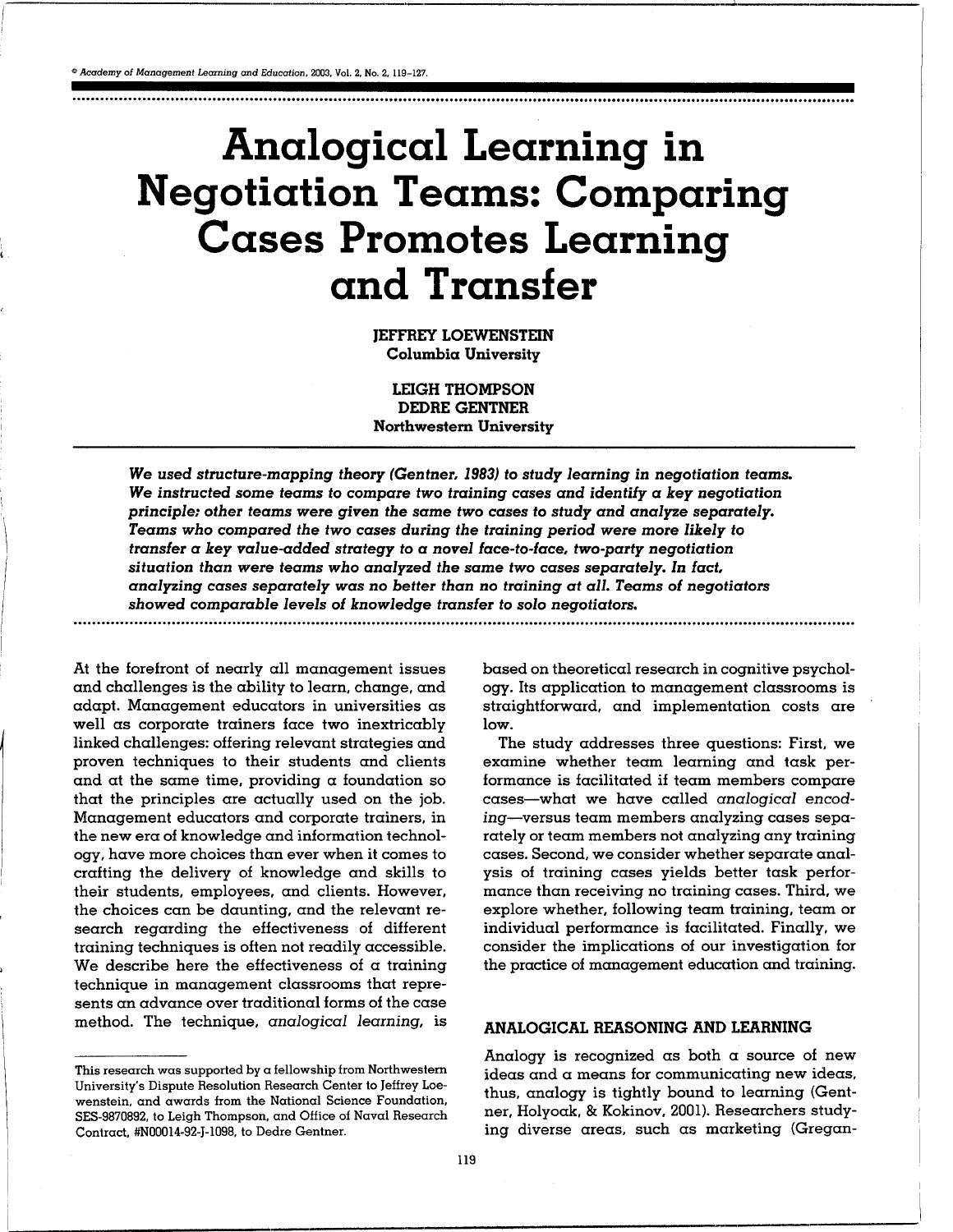Paxon & Roedder John, 1997), critical thinking (Halpern, 1998) and managerial problem solving (Isenberg, 1986) have implicated analogy in learning. Typically, claims about learning by analogy are that people can use a well-understood topic to make sense of a new topic. The result can be local, mundane learning (e.g., a science teacher explaining that a heart is like a pump), or a breakthrough discovery (e.g., the early  $20<sup>th</sup>$  century physicist Rutherford advanced atomic physics by drawing an analogy between the structure of the solar system and the structure of an atom; Gentner, 1983).

## Failures of Learning

We argue that most failures of learning are not  $artributable to a lack of knowledge but to people's$ inability to retrieve the right knowledge at the right time. Indeed, people often fail to draw analogies when it would be helpful for them to do so  $(e.g., Gick & Holyock, 1980; Pfeffer & Sutton, 2000).$ In this sense, potentially useful knowledge can remain inert because people fail to recall it to solve  $\alpha$  new but related problem. For example, in one investigation, people were presented with the proverbs: "all that glitters is not gold" and "don't judge  $\alpha$  book by its cover." Despite their similar meanings, the first, "all that glitters is not gold" in most cases did not remind people of "don't judge  $\alpha$ book by its cover," (Schumacher & Gentner, 1987). Instead, people were reminded of "every cloud has a silver lining." The same inert knowledge problem has been found in mathematics . For example, Ross (1984, 1987) trained students on probability problems (e.g., for the principle of waiting time,  $q^{(k-1)}p$ : if there is a % chance of rain each day, what is the chance there is no rain for the next 3 days?), then tested whether they could apply the principles to new problems . He found that students were more likely to apply principles appropriately if the test problem shared specifics and context with the initial problem (i.e., the following was another problem about weather; 73% transfer) than if it was from  $\alpha$  new context (e.g.,  $\alpha$  problem about golf; 43% transfer). Analysis of these studies suggests that people focus on superficial details during learning, and recall examples from memory primarily on the basis of those superficial details (Gentner & Landers, 1985; Gentner, Rattermann, & Forbus, 1993; Holyoak & Koh, 1987; Keane, 1988; Ross, 1984, 1987). Thus, learning and transfer pose two primary cognitive challenges: schema abstraction (deriving principles or schemas from examples), and analogical retrieval (recalling those schemas later to solve new problems).

#### Analogical Encoding

To address these cognitive challenges, we examine  $\alpha$  second role for analogy in learning: the mutual alignment of two novel situations . Drawing an analogy between two situations, even if neither is well understood, focuses learners on what the two situations have in common . The process of comparing cases encourages determining the largest coherent system shared by the cases, and the cases are then understood with respect to this common system. For example, drawing the analogy between the solar system and an atom mentioned earlier emphasizes smaller units revolving around larger units due to attractive forces (and deemphasizes the properties of the units themselves, such as their coloration, temperature, ability to support life, etc.). We call this process analogical encoding to stress that drawing analogies during learning leads to understanding the cases differently (i.e., with respect to what they have in common) than if those cases were analyzed independently (i.e., with respect to whatever is salient in the individual cases, which is often superficial details; Loewenstein, Thompson, & Gentner, 1999; Thompson, Gentner, & Loewenstein, 2000).

The structure-mapping theory of analogy (Gentner, 1983, 1989; Gentner & Markman, 1997) claims that elements and relations among elements both enter into the comparison process, with structurally connected relational commonalities typically dominating object-level commonalities due to people's tacit preferences for structure . For example, 1-2-3 is a better analogy to  $\alpha$ -b-c than is c- $\alpha$ -b. Although there is element-level similarity between  $\alpha$ -b-c and c- $\alpha$ -b (i.e., they are similar on the surface), the relations among elements are similar between  $\alpha$ -b-c and 1-2-3 (i.e., the elements are structured similarly). Thus, structure mapping predicts that when people draw a comparison (provided there is a structural match across items), they will accentuate structural commonalities. The analogical encoding process should help learners understand relational structures that are embedded in concrete examples. These relational structures, when divorced from the examples, can be considered schemas or principles. If people can recognize principles in cases during learning, this should facilitate recalling those principles later, even without the support of  $\alpha$  surface similarity match.

On the basis of these conclusions about the comparison process, we predict drawing comparisons should facilitate learning and transfer relative to examining two examples separately. Further, because separate analysis of study cases should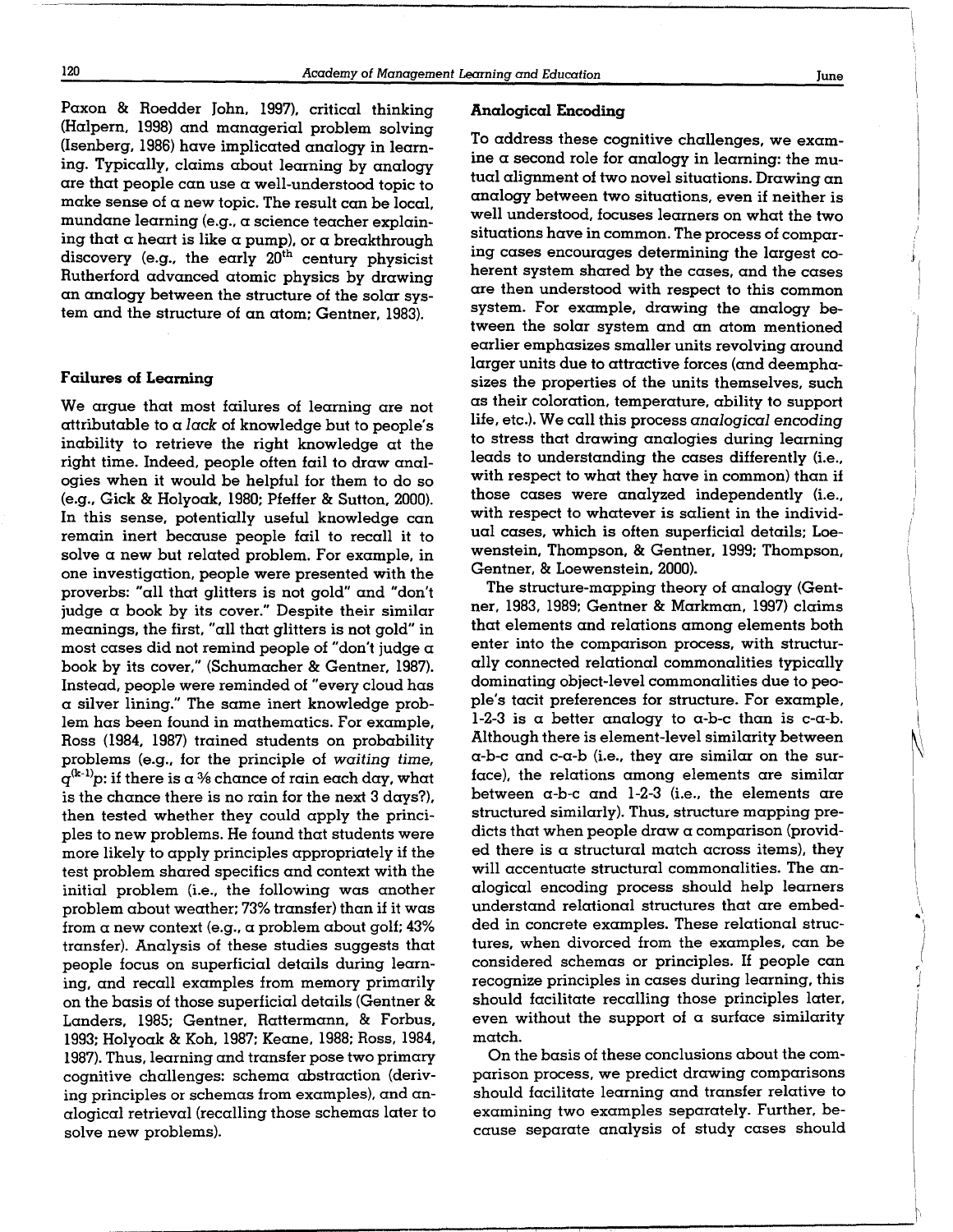2003

 

lead to situated, context-specific learning, it should not increase transfer to new contexts unless these contexts are highly "surface similar" to the learning cases. Although separate case analysis should lead to some memory for the cases themselves, the underlying principles within them should remain inert knowledge. Thus, perhaps rather surprisingly, we predict that people who study two cases separately will show little or no advantage on a later analogous test problem over people who receive no study cases.

## TEAM LEARNING IN NEGOTIATION

Team negotiation is an emerging area of interest (Brodt & Thompson, 2001), as is learning in teams (e .g ., Argote, 1999) and learning in negotiation (Lewicki, 1997; Wheeler, 2000). However, present theory is mixed as to the circumstances under which teams enhance learning and negotiation performance .

Take for example the following different claims as to whether team learning enhances understanding relative to individual learning . Teams yield process gains if the task can be characterized by  $\alpha$ "truth wins" or best member model (Steiner, 1972) . Further, there is evidence that team learning can be synergistic . For example, Schwartz (1995) found that pairs of learners better grasped  $\alpha$  schema from  $\alpha$  single concrete example than did individuals; Schwartz attributed the difference to team members fleshing out each other's understandings . However, teams also exhibit process losses due to social and cognitive shortcomings (e .g., production blocking), as frequently seen in studies of creativity and brainstorming (Diehl & Stroebe, 1987; Paulus & Dzindolet, 1993).

There are also differing claims as to whether teams of negotiators will outperform individuals . On the positive side, negotiating teams might have greater attentional capacity, and they may share more information than do individuals (Brodt & Thompson, 2001; O'Connor, 1997; Thompson, Peterson, & Brodt, 1996). On the negative side, Schopler and Insko (1992; Insko & Schopler, 1987) found that teams engage in a greater degree of competitive behavior than do solo negotiators. Competitive behavior is likely to increase the use of habitual responses rather than novel responses, and hence, using the new study cases could be less likely among teams than among individuals. In sum, the question remains open as to whether team learning will foster understanding as a result of reading the study cases, and whether team performance will enhance knowledge transfer from the study cases to the face-to-face negotiation.

We explore the acquisition and use of an important but difficult negotiation skill: contingent contracts . Contingent contracts, defined broadly, function like bets: Parties specify terms that hinge on the uncertain outcome of  $\alpha$  future event (Bazerman & Gillespie, 1999 ; Lax & Sebenius, 1986) . Some subtypes of contingent contracts are commonly used in business (e.g., performance-based pay, or call options), but many other opportunities for use exist that are idiosyncratic . For example, Lax and Sebenius (1986: 95) described  $\alpha$  situation in which  $\alpha$  city and a firm building an electricity plant disagreed over the price of electricity. This could have led to an impasse, but instead they realized their differences resulted from differing forecasts over the price of oil ( $\alpha$  crucial fuel for the plant) and generated an agreement contingent upon future oil prices . That is, they tied the future price of electricity charged to the city to future oil prices . Our research question is this: Can teams derive the contingent contract schema from concrete examples and subsequently be able to apply it to  $\alpha$ novel negotiation situation?

## INVESTIGATION

This investigation examines whether negotiation teams benefit from analogy training. In prior research, we investigated analogical learning by asking individuals to analyze each case separately ("Separate Cases" condition) or to compare the two cases ("Comparison" condition; Loewenstein et  $al., 1999; Thompson et al., 2000. Next, we$ measured the extent to which learners used the strategy outlined in the training case in their subsequent negotiation. We found that Comparison group participants showed a more than twofold transfer advantage relative to Separate Cases group participants (summarized in Table 1). Inspection of our process data revealed that the quality of peoples' abstractions of the initial cases was a strong predictor of subsequent transfer. In sum, drawing comparisons, more so than studying cases separately, led to deriving abstractions, which in turn led to transfer.

Here, we examine whether teams of learners will also benefit by comparing cases. Learning in teams may eliminate or magnify the comparison advantage found among individuals . We investigate the performance of  $\alpha$  baseline group that does not receive training to determine whether separate case study represents an advantage over no case study. Thus, we asked teams of managers and management students to analyze training cases embodying contingent contracts. After studying cases, teams collectively prepared  $\alpha$  report. Other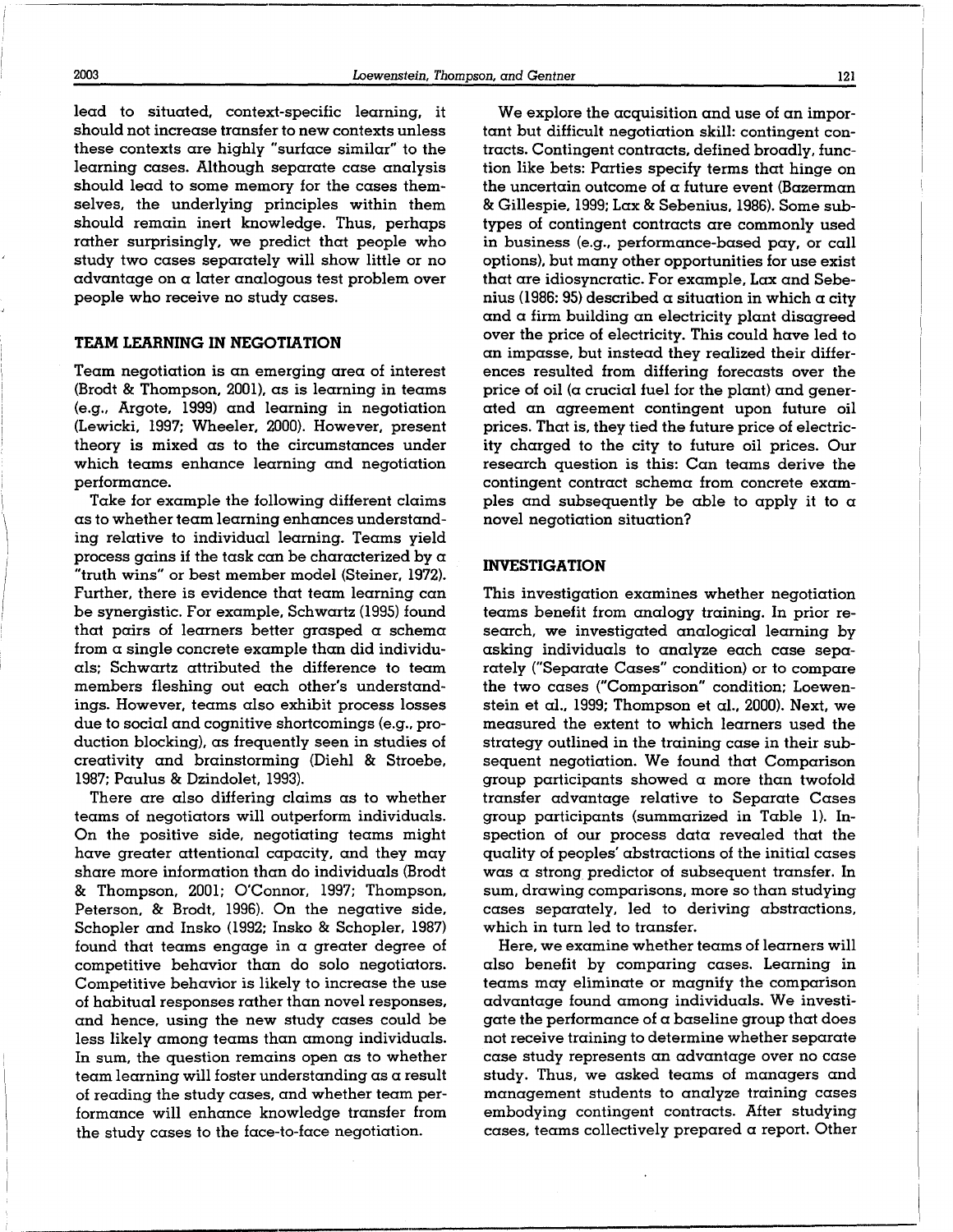| _____ |
|-------|
|       |

| Negotiation<br>Performance | Training<br>Context | Training Type  | <b>Proportion Forming</b><br><b>Contingent Contracts</b> |
|----------------------------|---------------------|----------------|----------------------------------------------------------|
| Team                       | None                | None           | .25(42/171)                                              |
| Team                       | Team                | Separate Cases | .26(5/19)                                                |
| Team                       | Team                | Comparison     | .37(7/19)                                                |
|                            |                     | Total          | .32(12/38)                                               |
| Solo                       | None                | None           | .19(8/42)                                                |
| Solo                       | Team                | Separate Cases | .17(3/18)                                                |
| Solo                       | Team                | Comparison     | .41(17/41)                                               |
|                            |                     | Total          | .34(20/59)                                               |
| Solo                       | Solo                | Separate Cases | $.24$ (20/83) <sup><math>\sigma</math></sup>             |
| Solo                       | Solo                | Comparison     | $.58(47/81)$ <sup><math>\sigma</math></sup>              |
|                            |                     | Total          | .41(67/164)                                              |

TABLE 1 Proportion of Participants Who Formed Contingency Contracts by Test Condition (Number Formed/Number of Negotiation Groups)

'These groups are summed across data collected previously and are shown here collapsed across those prior studies (from Gentner et al., under review; Loewenstein et al., 1999; Thompson et al., 2000). They are presented for comparison purposes.

negotiators were not given training. Everyone then engaged in  $\alpha$  face-to-face negotiation situation. Some teams remained intact; others were dissolved and individuals negotiated alone. Our primary measure was whether negotiating groups then formed contingency contracts. We predicted that drawing comparisons should increase the likelihood that participants would successfully transfer the contingent contract schema from the cases to the negotiation . A secondary measure was whether contingent contracts that were formed created greater joint expected value than other contracts. Our investigation was carried out in actual management training courses with participants who were highly motivated to learn.

#### METHODS

## Participants

A group of 270 masters of management (MBA) students and middle-level sales managers participated in the training study. An additional 1,110 MBA students and middle-level sales managers served to establish baseline performance .

## Design

We crossed three types of training (team comparison training, team separate case training, or no training) with two types of negotiation perfor $m$ ance ([intact] team or [dissolved team] solo).

#### Procedure

The procedure consisted of two phases: training and face-to-face negotiation. During the training

phase, we gave participants two training cases to read in a packet entitled "Negotiation Warm-up Analysis ." The cases were approximately 225-word descriptions of negotiation situations involving  $\alpha$ conflict between individuals . The cases provided concrete details and context information and outlined  $\alpha$  clear and elegant solution to the conflict; namely, the deployment of  $\alpha$  contingency contract. One case described a merchant and buyer negotiating over the shipment of goods; the other described two brothers negotiating their inheritance of  $\alpha$  working farm (see Loewenstein et al., 1999, for the full cases). Participants were given approximately 20 minutes to read and discuss the cases with their randomly assigned teammate. In the Separate Cases condition, teams were instructed to analyze each case individually: "What is going on in this negotiation? Please describe the solution and say how successful you think it is." In the Comparison condition, teams were instructed to compare the two cases: "What is going on in these negotiations? Think about the similarities between these two cases. What are the key parallels in the two negotiations? Please describe the solution and say how successful you think it is." Participants wrote answers to these questions  $\alpha s$  a team, which they signed and submitted to their instructors.

Next, participants engaged in a face-to-face negotiation . The negotiation task (1), allowed an opportunity for a value-added contingency contract; (2), contained no surface-level similarity to the two training cases; (3), allowed participants to negotiate either one-on-one or in teams; and  $(4)$ , allowed for quantifying agreement outcomes to ensure that the contingent contracts were beneficial. In the "Team" conditions ( $N = 38$  quartets), pairs who had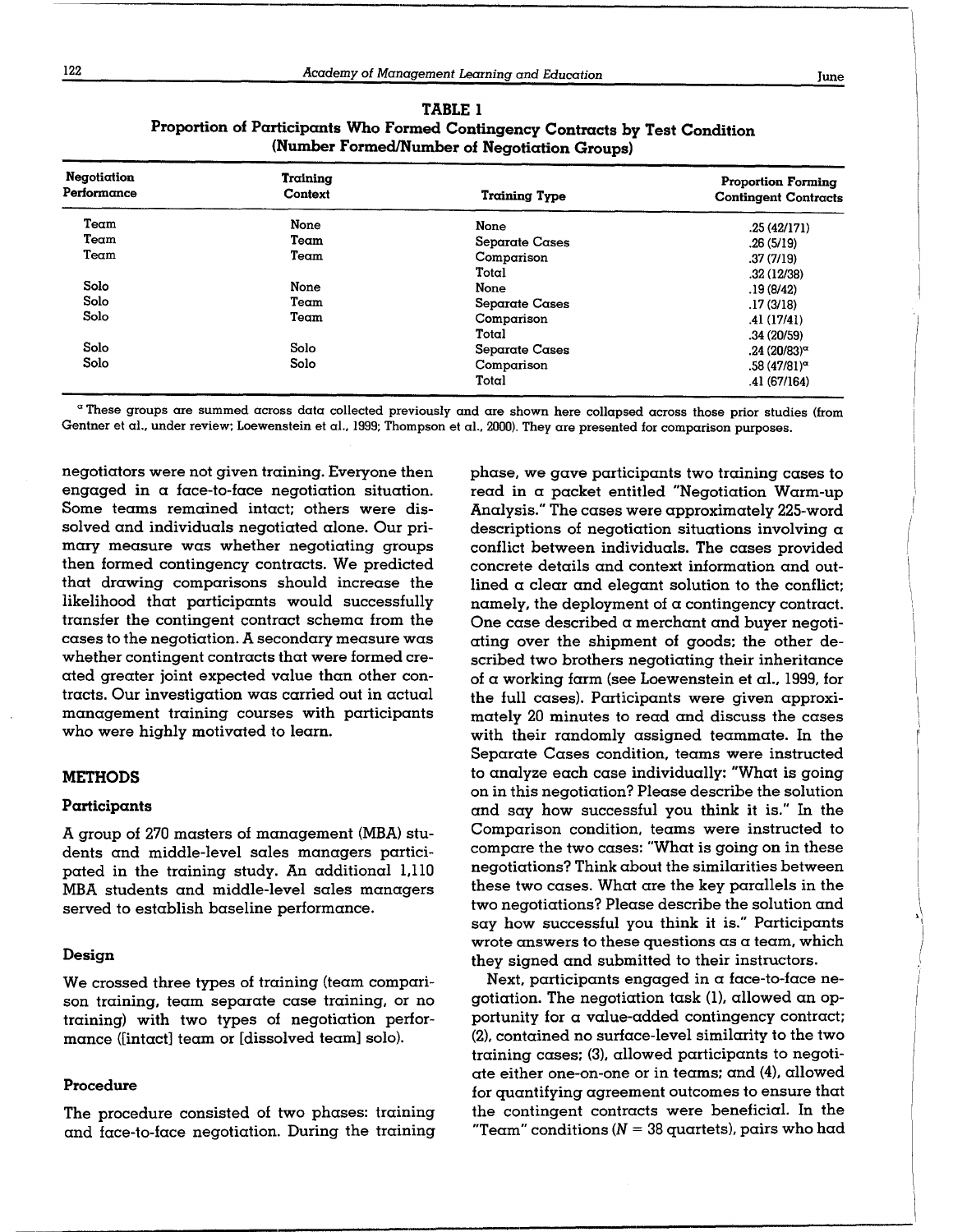studied together stayed intact and negotiated as a team against another team . In the "Solo" conditions ( $N = 59$  dyads), the teams were dissolved and individuals negotiated on their own. For their negotiations, participants randomly received one of two roles to play (buyer or seller) and negotiated either team on team or individual on individual with someone from the same training condition. The participants were allowed up to 60 minutes to negotiate, at the conclusion of which they were asked to complete and sign  $\alpha$  contract specifying the nature of their agreement.

#### RESULTS

#### **Negotiation Performance**

Analogy training led to better performance than separate cases or no training. Teams that compared cases ( $n = 24/60 = 40\%$ ) were more likely to form a contingent contract in the actual, face-toface negotiation than were those who analyzed the cases separately ( $n = 8/37 = 22\%$ ), a marginal association,  $\chi^2$  (N = 97, 1) = 3.50, p = .06 (see Table 1). Comparison training, but not separate case training, led to an advantage over no training at all. Members of the Comparison group negotiating individually were more likely to form contingent contracts than were those in the Baseline group,  $\chi^2$  $(N = 83, 1) = 4.95, p < .05$ , but participants in the Separate Cases group were not,  $\chi^2$  (N = 60, 1) < 1, ns. Combining across the different training instructions (i.e., comparison and separate cases), we found no reliable difference in generating contingent contracts between negotiations among intact teams ( $n = 12/38 = 32\%)$  and negotiations among dissolved teams, that is, "solo" individuals  $(n = 20/59 = 34\%)$ ,  $\chi^2 < 1$ , ns. Collapsing across negotiation performance and training context to examine training type, almost twice as many Comparison ( $n = 24/60 = 40\%$ ) group negotiators formed contingent contracts as did Baseline ( $n = 50/213 =$ 23%) and Separate Cases ( $n = 8/37 = 22$ %) group negotiators, a reliable association,  $\chi^2$  (N = 310, 2) = 7.08,  $p < 0.05$  (see Figure 1). Thus, drawing comparisons facilitated learning the contingent contract schema from examples and applying it to a novel face-to-face negotiation situation.

We also explored a comparison advantage on expected joint gains (i.e., negotiation performance). Comparison group participants ( $M = $4.76$ million;  $SD = $1.04$  million) generated contracts of greater value than the Separate Cases group participants ( $M = $4.28$  million;  $SD = $1.17$  million) or  $\alpha$  random sample of Baseline participants ( $N = 39$ ;  $M = $4.19$  million;  $SD = $0.89$  million),  $F(2,133) =$ 

4.35,  $p < .05$ . Post hoc tests of mean differences confirmed that the Comparison group contracts were of reliably higher value than those of both the Separate Cases and Baseline groups, which did not differ reliably from each other. As expected, participants who formed contingent contracts  $(n =$ 39;  $M = $5.33$  million;  $SD = $1.00$  million) attained higher expected joint gains than participants who did not  $(n = 97; M = $4.12 \text{ million}; SD = $0.88$ million),  $t(134) = 6.99$ ,  $p < .001$ .

#### Content Coding of Team Reports

Prior researchers have found that comparison facilitates transfer as a result of improving people's understanding of the training cases' structure (e.g., Loewenstein et al., 1999). Raters blind to the hypotheses of the study coded 40% of the responses as to whether they were complete, partial, or absent the contingent contract schema (following the methodology of Loewenstein et al., 1999, and Thompson et al., 2000). Those who drew comparisons (21/38, or .55) were more likely to induce the schema than were those who analyzed cases separately (12/38, or .32), a reliable difference,  $\chi^2$  (N = 76, 1) = 4.34,  $p < 0.05$ . Thus, drawing comparisons facilitated understanding the general principle underlying the examples. As a manipulation check to ensure that comparison groups were drawing comparisons and separate cases groups were not, we

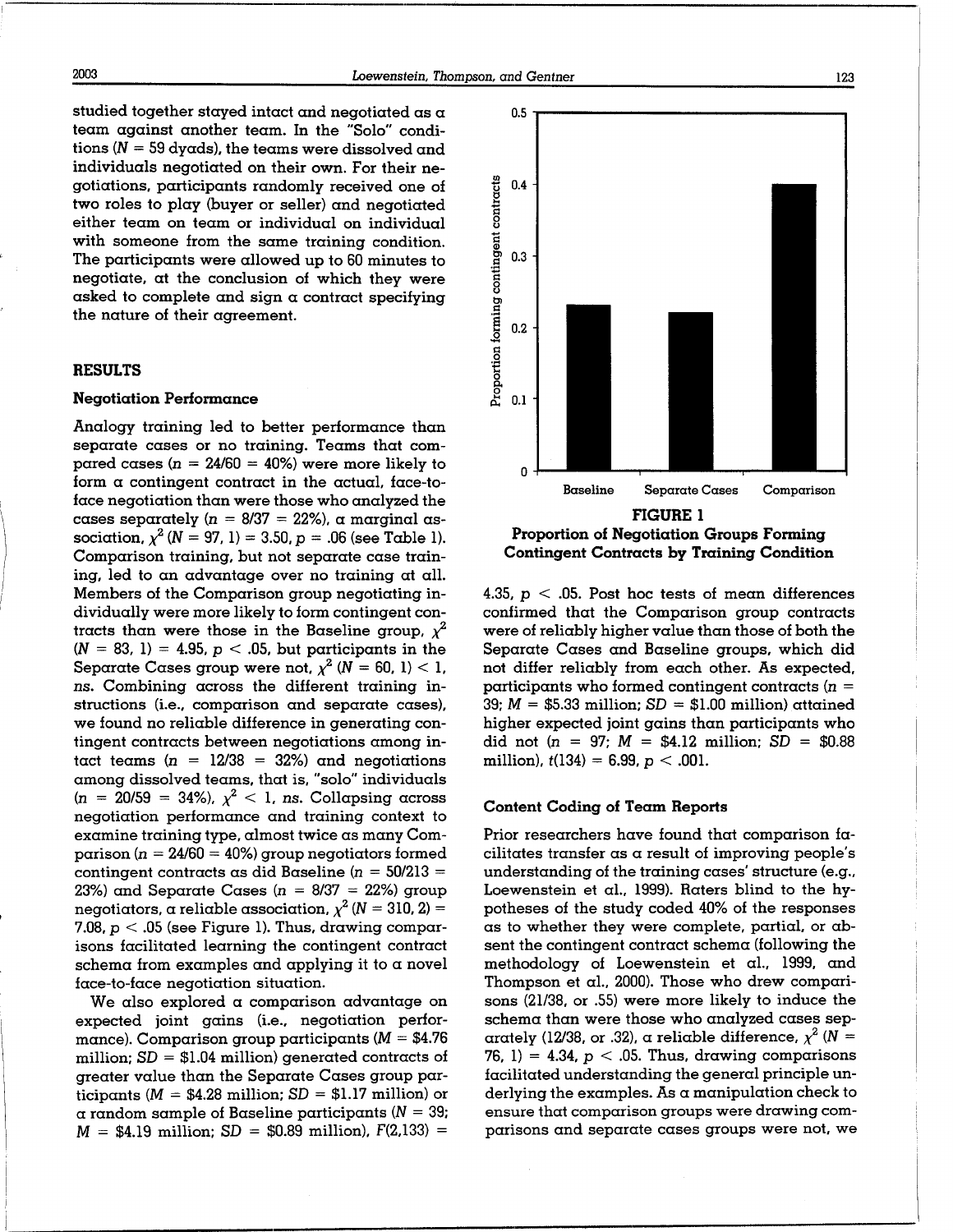coded whether participants made reference to the first study case when discussing the second . As predicted, all Comparison condition participants explicitly described connections between the two examples, but only 18% of the Separate Cases condition participants did so. Many of these links were weak (e.g., "again, two parties reached an agreement by settling their differences"). Thus, it is likely that participants in the Separate Cases condition did not notice the common agreement structure across the training cases, despite being told to analyze the solutions to the cases .

## DISCUSSION

The management educator and trainer faces two inextricably linked challenges: what to teach and how to teach. The substantive challenge focuses on what should be taught-the principles to be conveyed and practiced. The procedural challenge focuses on how to teach . We note that in the information age, management educators and trainers face a dizzying array of choices, with a partial list including didactic or principle-based training, experiential training, coaching, and case-based training. The business school world of management education continues to rely heavily on the case method. Our empirical investigation of analogical learning vis- $\alpha$ -vis the case method suggests that it can be improved without losing valuable content, by changing the learning process .

We found that comparing cases during a study session prior to  $\alpha$  face-to-face negotiation led to greater understanding of the negotiation strategy (as evidenced by open-ended statements) and greater use of the strategy than did analyzing the cases separately. Further, comparison resulted in agreements with higher expected joint gains (about half  $\alpha$  million dollars, in our simulation). These findings extend the analogical encoding advantages observed in studies of individuals to team learning.

We also found that knowledge transfer (i.e., the ability to apply the negotiation strategy in the study cases to resolve the face-to-face negotiation) among the Separate Cases training condition was low. In fact, these groups were no more likely to form contingent contracts than were groups receiving no training. In sum, comparison training promoted learning and transfer of negotiation principles, but separate case training resulted in inert knowledge-that is, people apparently encoded the cases, but did so in a contextually specific manner that obscured the deep similarities to the new case. This striking finding dramatizes the challenge of retrieving prior cases and the importance of encouraging processes that illuminate the underlying structure of cases .

The phenomenon of learning by comparing two analogs may be very general. In our research, we have found advantages for learning by analogical encoding across several populations, two different negotiation principles, and several kinds of training and transfer materials. Benefits of comparison learning have also been found in other domains, such as mathematics and physics (Catrambone & Holyoak, 1989; Glynn & Takahashi, 1998; Kurtz, Miao, & Gentner, 2001; Ross & Kennedy, 1990), and across a wide range of ages (Gentner & Namy, 1999; Loewenstein & Gentner, 2001) . Finally, benefits of intensive comparison learning experiences persist for at least months (Chen & Klahr, 1999) .

#### Contrasts With Team Learning Phenomena

Theories of group problem solving and decision making suggest that groups discuss the information they all know about rather than the information group members hold uniquely (Larson, Foster-Fishman, & Keys, 1994 ; Stasser, Stewart, & Wittenbaum, 1995). This tendency to discuss commonly held information may hold for surfacesimilar items, but not for structurally similar (and not surface-similar) information . Our analyses of the team training essays did not suggest that spontaneous comparison of the training materials occurred in the Separate Cases condition. Rather, teams focused on general features of the situation that were not particularly helpful in suggesting  $\alpha$ resolution (e.g., " $\alpha$  successful negotiation is one where both parties are happy with the outcome," or "family issues are tricky"); and tended to rehash the superficial, contextual information presented in the case (e.g., "Syd wants to ensure the boots arrive but also is interested in a longer term relationship with a major firm ..."). Further, teams who studied cases separately showed very little linking across examples . Common information effects may be largely limited to surface similarities held across parties.

The purpose of the case training was to allow learners to acquire a general understanding of the contingent contract schema . This schema is conceptually unitary, in the sense that it probably cannot be meaningfully distributed across individuals. For this reason, we suggest that teams may have an advantage relative to individuals if the concept to be acquired can be distributed, but may be at a disadvantage if it is unitary. The availability of many cooks may be ideal for making fruit salad, but not a soufflé; many hands may be ideal for putting together the many parts of a radio, but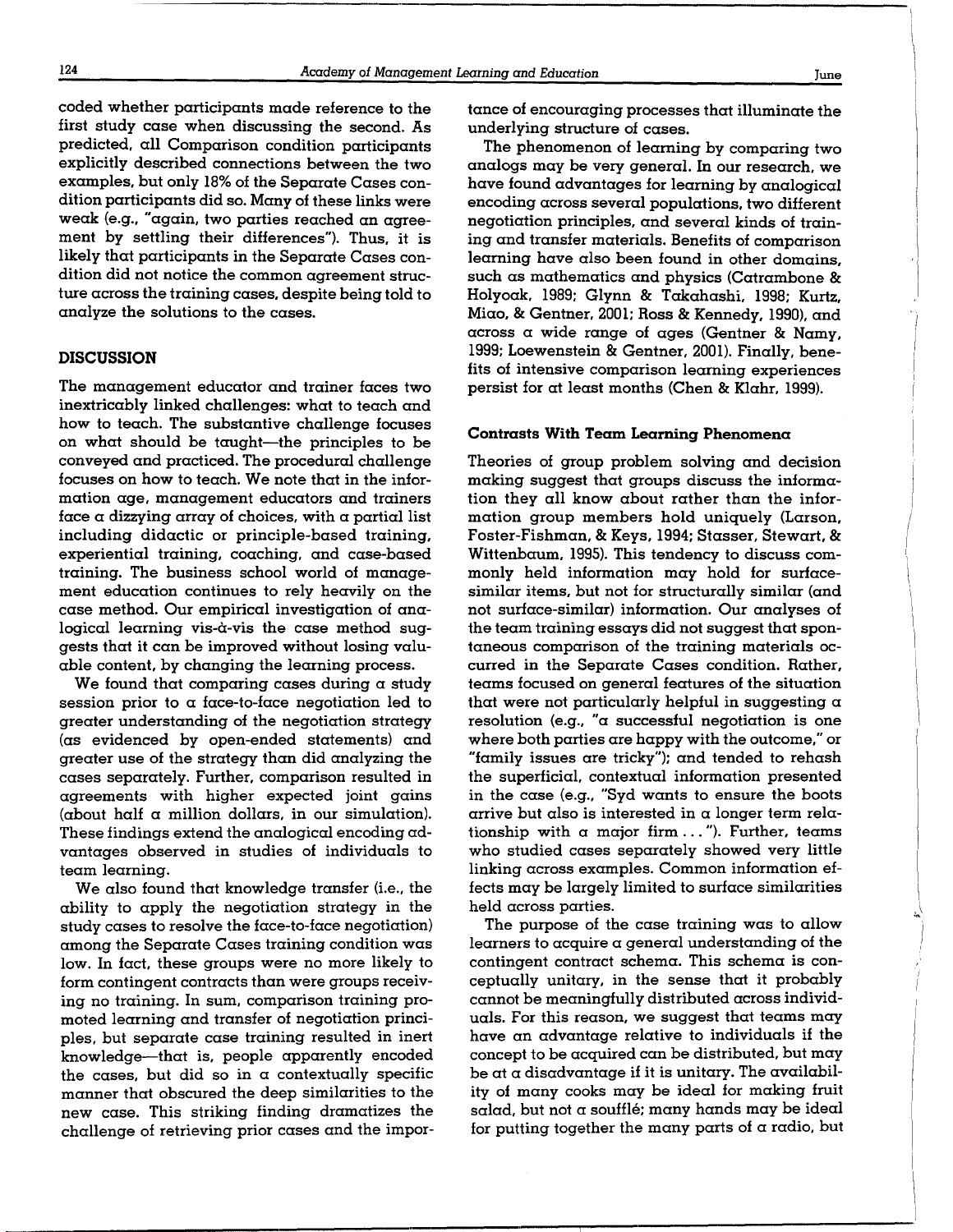$\alpha$  single set of hands may be best when sitting at the potter's wheel. Accordingly, we include in T $\alpha$ ble 1 additional data from individuals who were provided the same training materials and negotiation test case as the current teams . As shown by our collected data (Table 1), individual training appears to yield greater benefits for acquiring the contingent contract schema than team training, given individual performance.

Although groups may exchange more information than individual negotiators, there may only be a weak link between information exchange and forming contingent contracts . Thompson, Peterson, and Brodt (1996) found that groups exchange more information than individuals and that information exchange was directly tied to forming trade-offs (wherein parties create value by yielding on lowpriority issues to make gains on high-priority issues). However, in related pilot research, we have found that negotiating groups do not all discuss their difference of opinion about the future, those who discuss it do not all propose contingencies, and those that propose contingencies do not all form contingent agreements . Forming contingent agreements may require a level of trust and monitoring beyond trade-off agreements, and may appear less legitimate than trade-offs as a result (e.g ., occasionally we find people who tell us "I would never bet on something as significant as this"; Lax & Sebenius, 1986). As team negotiations may be more contentious than individual negotiations (Schopler & Insko, 1992), this may be a countervailing tendency to the benefit of greater information sharing among groups.

## Implications for Management Education and Training

The advantage of comparison is that it can make complex knowledge portable . Professional training, including management, law, and medical training, relies heavily on cases . This is for good reasons: Cases possess sufficient complexity to capture the content domain of interest, and they are memorable. However, single cases are recalled in only limited, highly similar circumstances, such that most cases simply become part of the repository of inert knowledge that people have but never use. Comparison offers  $\alpha$  means by which learners can capitalize on the richness of cases while fostering the acquisition of portable abstract principles. We speculate that the cognitive advantages of case comparison are quite general. Case comparison encourages appropriate analysis, inspires curiosity, and leads to abstracting principles . Thus, drawing on analogical learning theory, we suggest that drawing comparisons can advance the effectiveness of the case method.

We focused on negotiation skills because it has been argued that negotiation is the "core of the manager's job" (Lax & Sebenius, 1986: 2). Negotiation also presents natural challenges to learning and transfer: They occur in real time, in emotionally charged situations, and across widely varying contexts. It is not surprising then, that untrained negotiators (even those with professional negotiation experience) often miss opportunities and leave money on the table. Thus, learning negotiation principles is both important and challenging, and that analogical encoding facilitated the acquisition of negotiation principles is a demonstration of its potential effectiveness .

If separate case study is not clearly better with respect to knowledge transfer than no training at all, then training may yield no tangible benefits. Savvy companies may not want to invest in training for transfer that does not provide opportunity for case comparison. Furthermore, educators should not expect learners to make comparisons spontaneously. We found both in the present investigation and our previous studies that few people not instructed to draw comparisons across surface-dissimilar cases actually do so. We have even found that directly telling people that studying the materials will help them in their upcoming negotiation was not sufficient to promote transfer. Apparently, the lure of elaborating upon individual case details can sidetrack group discussion . We are wary of uses of the case method for management education if they offer only a detailed analysis of a single instance.

Case comparison can be encouraged either through discussing multiple brief cases, as in the present research, or through identifying hypothetical variations of one larger case (Morris & Moore, 2000; Williams, 1992). For example, classroom instructors can lead discussions on the commonalities and differences across cases . Not only might this provide immediate benefits in students' understanding, it might also suggest to students the metacognitive strategy of searching out comparison opportunities . It is not difficult to implement such changes in classroom discussions, and the gains may be substantial . If instructors are already using cases, then they can improve by presenting additional analogous examples (they can be quite brief) that highlight key aspects of the main case. If instructors are using abstract statements, it is worth the extra effort to consider at least two concrete instantiations-students frequently misunderstand and fail to remember bare presentations of abstract principles . Watch out for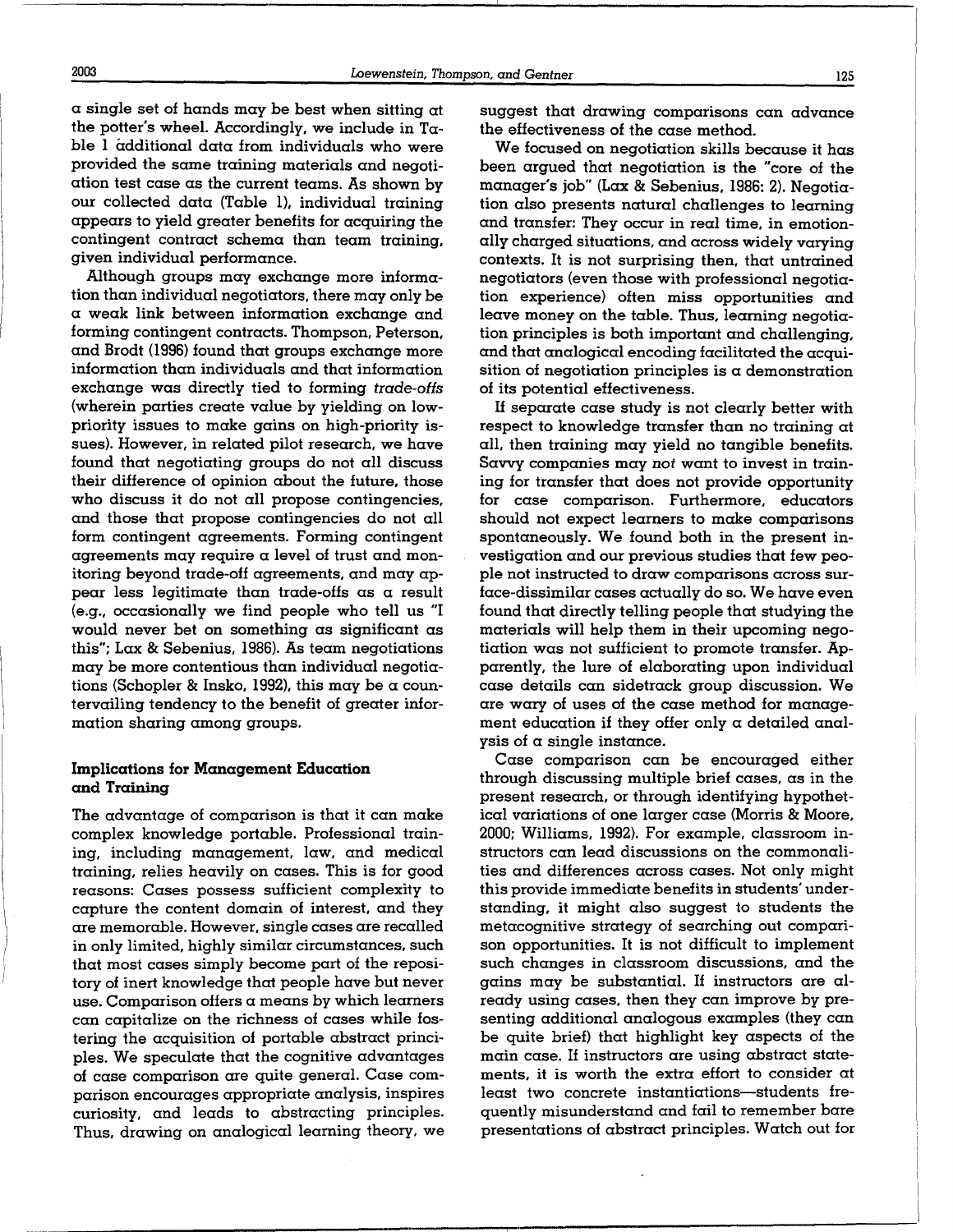misleading commonalities along irrelevant dimensions or between two entities playing different roles. This is one reason to choose examples set in different contexts . Advanced students may need only the simple instruction to compare an example to the main case; novices will benefit from the instructor's help in finding correspondences between two instances. Instructors can also provide  $\alpha$ "moral of the story" to help ensure that students are reaching a desired interpretation of the analogy.

It is useful to speculate about the conditions under which team-level training and, in particular, team-level analogical learning, may be most beneficial. We suggest that the particular benefit of teams is that they offer the potential to expand the range of analogies that might be applied to a current situation. If the task is to find an analogy to  $\alpha$ single current problem,  $\alpha$  group with diverse experiences should be more likely to find  $\alpha$  useful analogy than a group with similar experiences or an individual (Dunbar, 1995; Hargadon & Sutton, 1997). For example, Dunbar (1995) has found that microbiology research groups with diversely experienced group members stimulated novel solutions to each other's problems by drawing out analogies from their varied background knowledge. In contrast, in more homogeneous research groups, researchers tended to fail on the same problems- $-\alpha$ limit that Dunbar attributed to  $\alpha$  lack of analogies on which to draw.

#### CONCLUSION

Our research investigation focused on how best to teach negotiation cases so as to enhance learning. We found a consistent and powerful advantage for the analogical encoding method in which learners compare two cases over the more traditional and currently more popular method of teaching by single case studies . An obvious question, given the powerful effects observed under this short duration effect, is whether there are potential cumulative effects of processing comparisons over a series of learning opportunities. Our speculation is that repeated use of analogical encoding could accelerate conceptual change, yielding understanding of useful management principles that generalize well beyond the initial learning context.

## REFERENCES

- Argote, L. 1999. Organizational learning: Creating, retaining and transferring knowledge. Boston: Kluwer Academic Publishers .
- Bazerman, M. H., & Gillespie, J. J. 1999. Betting on the future: The

virtues of contingent contracts . Harvard Business Review, 77(4): 155-160.

- Brodt, S., & Thompson, L. 2001. Negotiating teams: A levels of analysis approach . Group Dynamics: Theory Research and Practice, 5(3): 208-219.
- Catrambone, R., & Holyoak, K. J. 1989. Overcoming contextual limitations on problem-solving transfer. Journal of Experimental Psychology: Learning, Memory and Cognition, 15(6): 1147-1156.
- Chen, Z., & Klahr, D. 1999. All other things being equal: Acquisition and transfer of the Control of Variables Strategy. Child Development, 70(5): 1098-1120.
- Davis, J. H. 1969. Group performance. Reading, MA: Addison-Wesley.
- Diehl, M., & Stroebe, W. 1987. Productivity loss in brainstorming groups: Toward a solution of a riddle. Journal of Personality and Social Psychology, 53: 497-509.
- Dunbar, K. 1995. How scientists really reason: Scientific reasoning in real-world laboratories. In R. J. Sternberg & J. E. Davidson (Eds .), The nature of insight: 365-395. Cambridge, MA: MIT Press.
- Faraj, S., & Sproull, L. 2000. Coordinating expertise in software<br>development teams. Management Science, 46(12): Management 1554-1568 .
- Gentner, D. 1989. The mechanisms of analogical learning. In S. Vosniadou & A . Ortony (Eds .), Similarity and analogical reasoning: 199-241. New York: Cambridge University Press.
- Gentner, D. 1983. Structure-mapping: A theoretical framework for analogy . Cognitive Science, 7:155-170.
- Gentner, D., Holyoak, K. J., & Kokinov, B. N. 2001. The analogical mind. Cambridge, MA: MIT Press.
- Gentner, D., & Landers, R. 1985. Analogical reminding: A good match is hard to find. Proceedings of the International Conference on Cybernetics and Society: 607-613. Tucson, AZ. New York: Institute of Electrical and Electronics Engineers .
- Gentner, D., & Markman, A. B. 1997. Structure-mapping in analogy and similarity. American Psychologist, 52(1): 45-56.
- Gentner, D., & Namy, L. 1999. Comparison in the development of categories. Cognitive Development, 14: 487-513.
- Gentner, D., Rattermann, M. J., & Forbus, K. D. 1993. The role of similarity in transfer: Separating retrievability from inferential soundness. Cognitive Psychology, 25(4): 524-575.
- Gick, M. L., & Holyoak, K. J. 1980. Analogical problem solving. Cognitive Psychology, 12: 306-355.
- Glynn, S. M., & Takahashi, T. 1998. Learning from analogyenhanced science text. Journal of Research in Science Teaching, 35(10): 1129-1149.
- Gregan-Paxton, J., & Roedder John, D. 1997. Consumer learning by analogy: A model of internal knowledge transfer. Journal of Consumer Research, 24, 266-284.
- Halpern, D. F. 1998. Teaching critical thinking for transfer across domains. American Psychologist, 53(4): 449-455.
- Hargadon, A., & Sutton, R. I. 1997. Technology brokering and innovation in  $\alpha$  product development firm. Administrative Science Quarterly, 42(4): 716-749 .
- Holyoak, K . J., & Koh, K. 1987. Surface and structural similarity in analogical transfer. Memory & Cognition, 15: 332-340.
- Insko, C., & Schopler, J. 1987. Categorization, competition, and

 $\overline{\phantom{a}}$